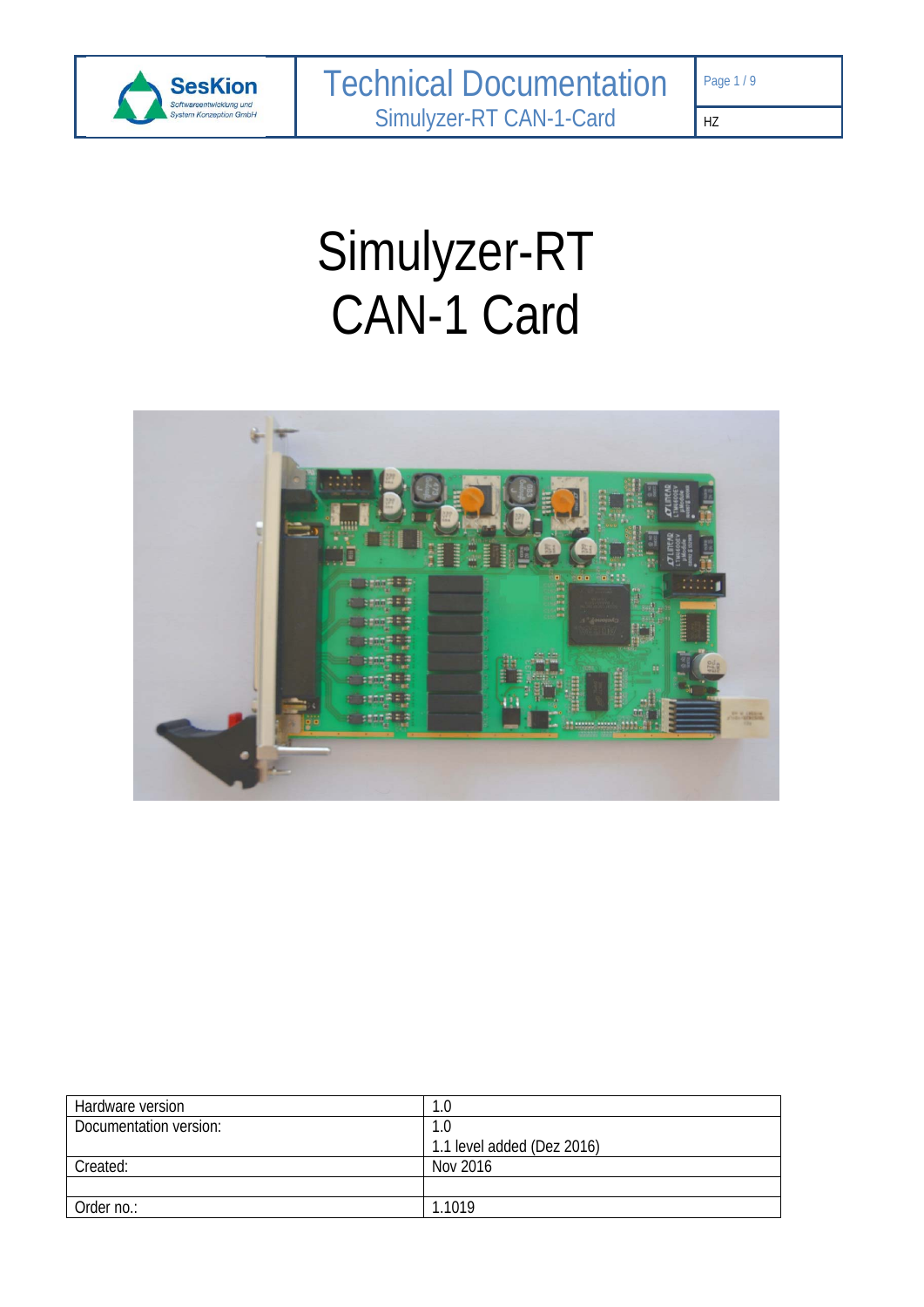

# Safety instructions

To avoid damages to persons and devices the following safety instructions have to be noticed!

- Only qualified personnel are allowed to handle this device!
- Before any handling within the device the current supply has to be switched off!
- During operation the device have to be positioned, that enough air condition is supplied and no small parts can get into the ventilation slots.
- In case of any trouble the system has to be switched de-energized!
- The declared environmental conditions and max. voltage ranges have to be observed!
- To warranty the device remove all dust and dirt in periodically intervals.
- Make sure that the ventilation slots are unobstructed!

# Intended use:

**The Simulyzer RT CAN-1 card simulates 8 CAN bus systems within a RT proofing system and is only engineered to analyze and measure the sensors.** 

 The device is only permitted to use for the intended use. Any other use results the deletion of the guarantee!

For questions and repair cases contact SesKion GmbH Tel.: +49 (0)711/990 58 14 Fax: +49 (0)711/990 58 27 Email: info@seskion.de Internet: www.seskion.de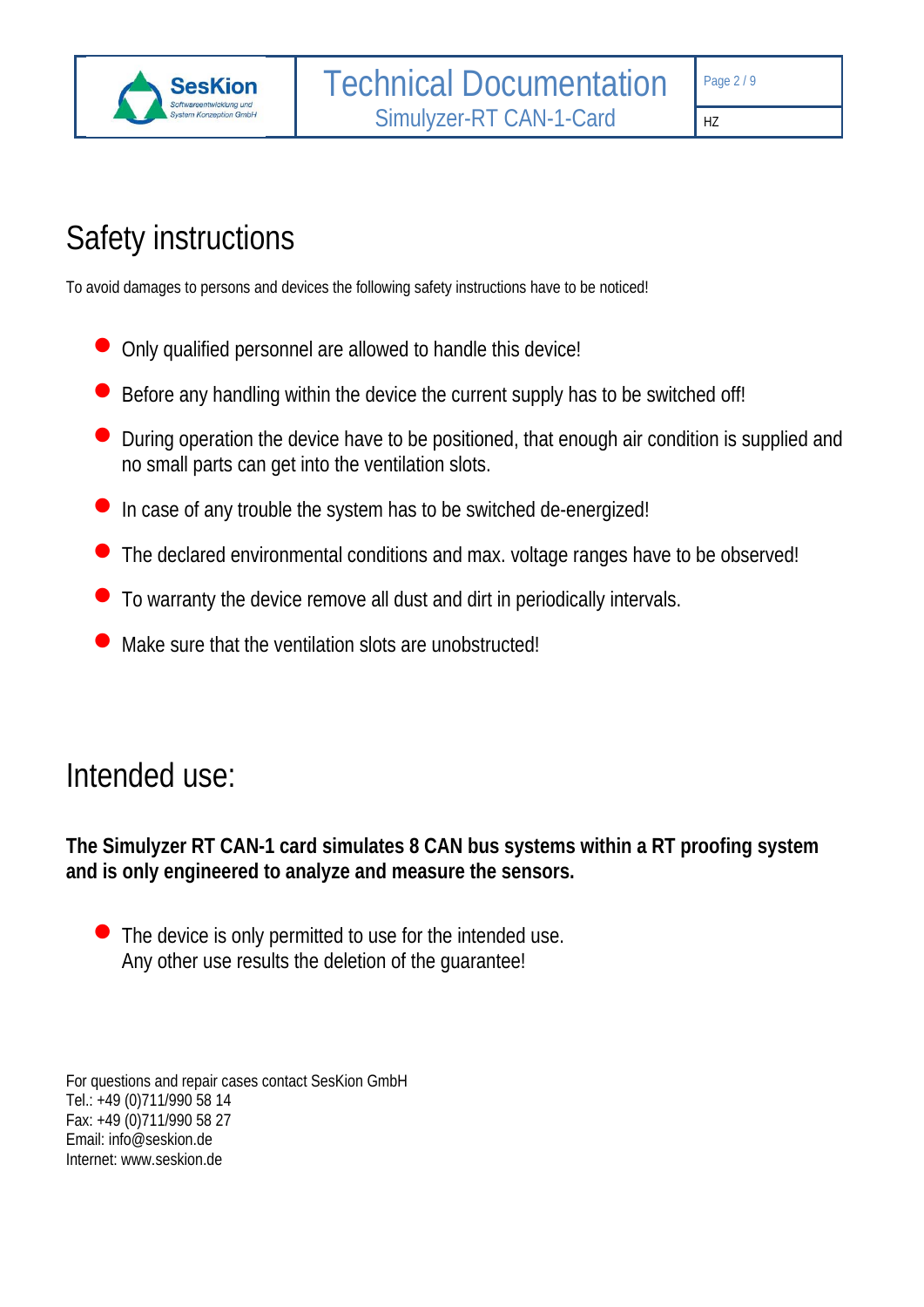

 $HZ$ 

# Table of contents

| 2. |  |
|----|--|
|    |  |
| 4. |  |
|    |  |
| 6. |  |
| 7. |  |
|    |  |
|    |  |
|    |  |
|    |  |
| 8. |  |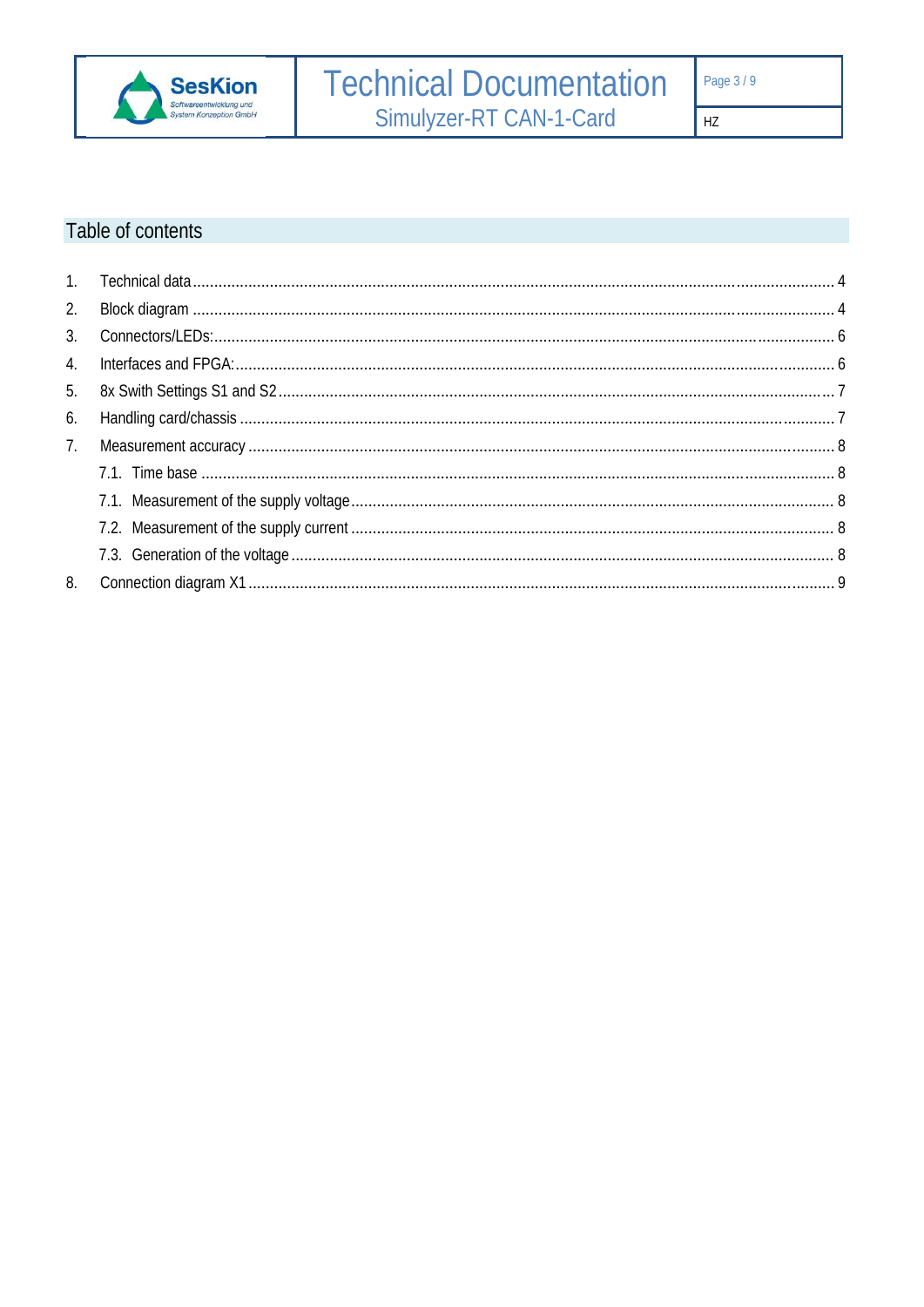

# 1. Technical data

- Current consumption: 12V / 380 mA (without external consumers)
	- Operating temperature: 0°C ... 40°C (32° F ... 104°F)<br>Rel. Humidity: Max. 85% not condensed Max. 85% not condensed
- 
- Weight: 188 g
- Dimensions: Single Eurocard, 4 U

| Test conditions: Environmental temperature 20°C to 26°C (68°F to 78,8°F) |                                                             |       |                    |       |                    |                |  |  |
|--------------------------------------------------------------------------|-------------------------------------------------------------|-------|--------------------|-------|--------------------|----------------|--|--|
| <b>Num</b>                                                               | description<br>Evaluation<br>Symbol<br>min.<br>typ.<br>max. |       |                    |       |                    |                |  |  |
|                                                                          | Permitted voltage range                                     | Usupp | 12V                | 11.4V | 12.6V              |                |  |  |
|                                                                          | Current consumption                                         | Isupp | 380 <sub>m</sub> A |       | 450 <sub>m</sub> A | Without sensor |  |  |
|                                                                          |                                                             |       |                    |       |                    | supply         |  |  |

# 2. Block diagram



**Fig. 1: 8x CAN interfaces**

The voltage supply of the card and the voltage supply of the bus system is galvanic isolated.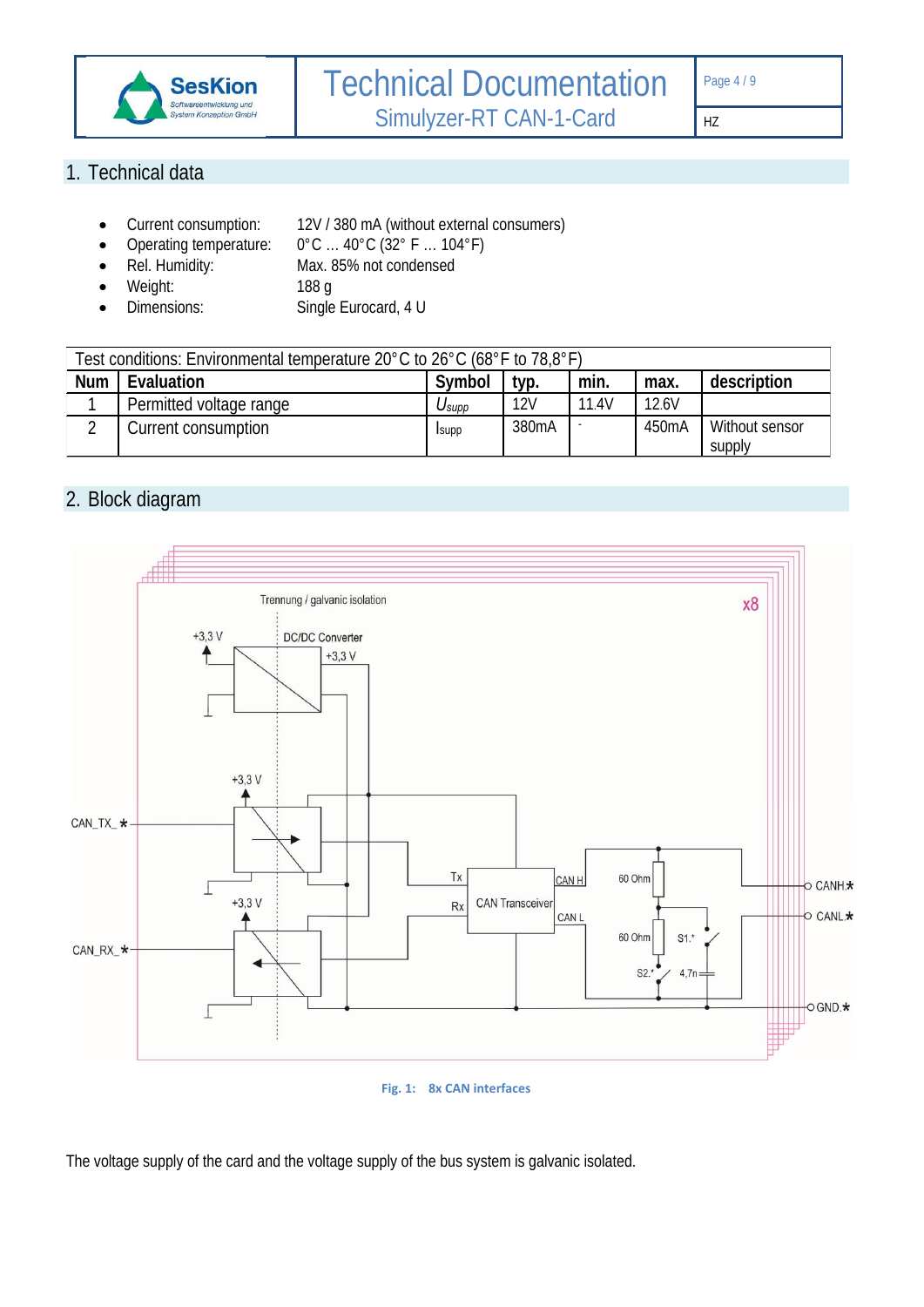



**Fig. 2: 4x Digital In/Out interfaces**



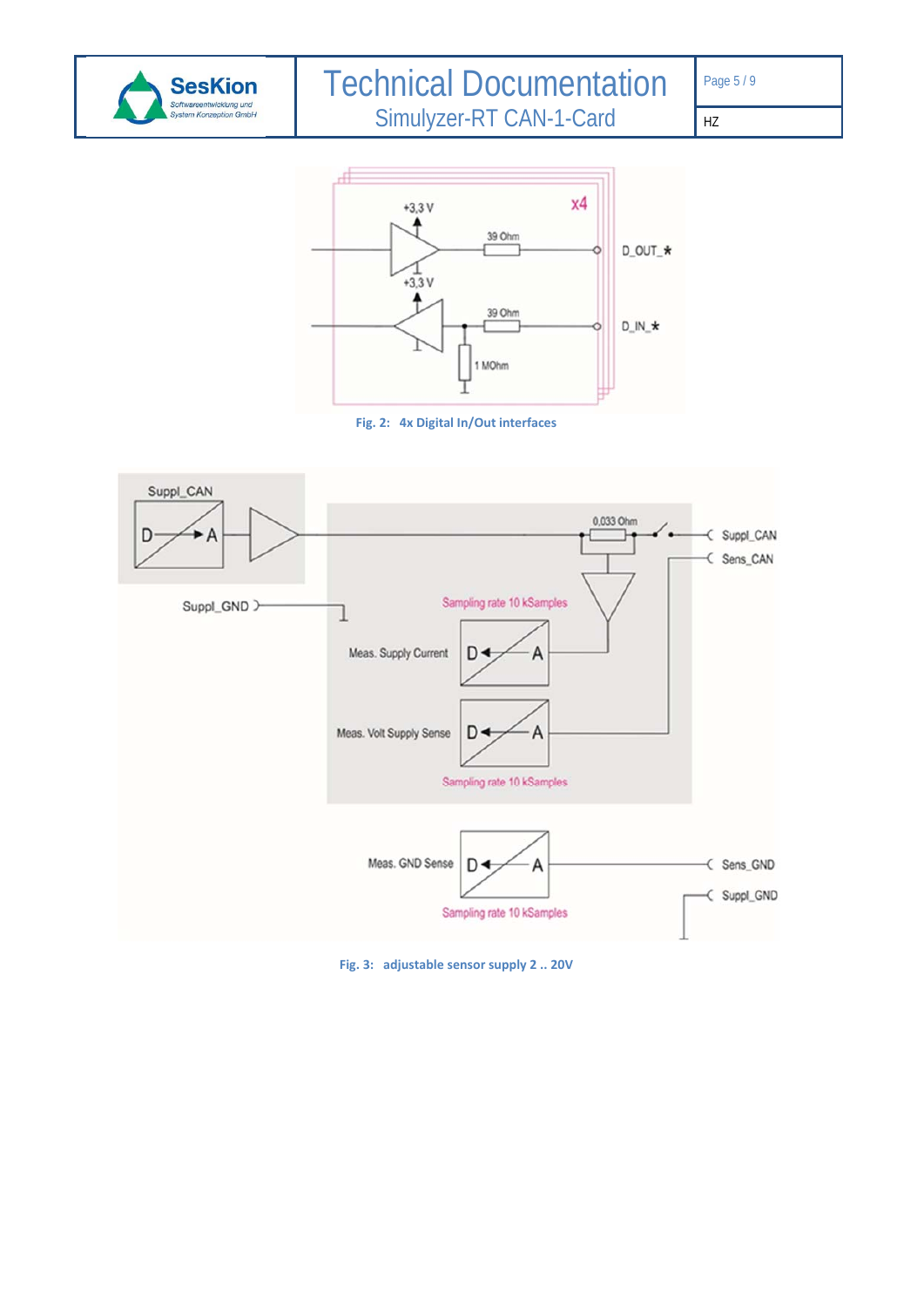

HZ

# 3. Connectors/LEDs:

 **Connection to bus:** 1 PCIe Lane to CPU-1 12V current supply, I2C parallel to all cards for synchronization

#### **Connection of frontside:**

HD D-Sub 62 Pin female connector (X1) with periphery. 8x 3 Pins CANL.\* / CANH.\*/ GND.\*, 4 parallel pins with adjustable voltage supply 4 parallel Pins GND (common) 1 Pin readout the voltage supply, 1 Pin readout GND, 4 Pins digital inputs 1 … 4 (3,3 V level, 5 V tolerant) 4 Pins digital outputs 1 ... 4 (3,3 V level)

- 4 additional pins GND (common)
- **LEDs:**

Green on – internal supply voltage applies Yellow on– FPGA has booted Red – not in use



#### 4. Interfaces and FPGA:

- ALTERA FPGA Cyclone V to realize procedures
- PCI Express: protocol referred to PCIe 2.1, max. 2,5 GBit/s
- Instanceable 32-Bit NIOS µC within FPGA
- 500 MByte DDR3 RAM for NIOS µC
- Implementation of a CAN sensor supply plus measurement
- 8 galvanic isolated CAN interfaces
- All CAN baudrates adjustable to 1 Mbit/s
- Hardware prepared for CAN FD (Flexible Data Rate), at the moment not served by software
- Supply voltage adjustable between 2 V to 20 V, 1 A, 16-Bit resolution
- Backward measurement of the supply voltage plus GND
- Shunt for measurement of the supply current: 0,033 Ohm
- Supply current measurable between 0 mA to 1000 mA, 16-Bit resolution
- Sampling rate of voltage/current measurement: 10 k samples/s (100 µs sample distance)
- Supply voltage short-circuit proofed and thermal protected
- Standard specifications: EN 61326-1, EN 61000-6-2, EN 61000-6-3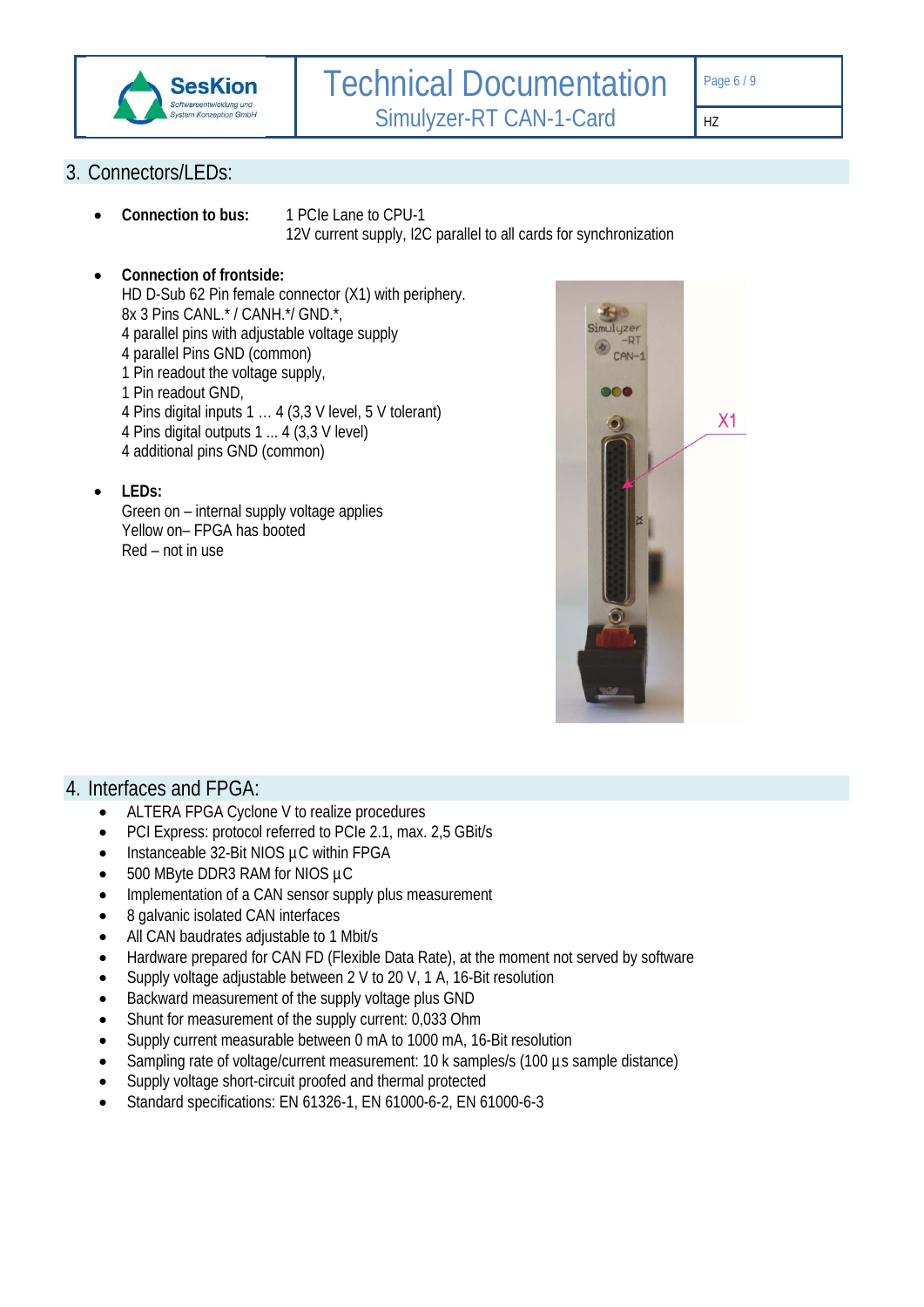

#### HZ

# 5. 8x Swith Settings S1 and S2



| $S1.*$          | $S2.*$     | Description                                                               |
|-----------------|------------|---------------------------------------------------------------------------|
| <b>OFF</b>      | ΟN         | 120 Ohm terminating resistor                                              |
| <b>OFF</b>      | <b>OFF</b> | No terminating resistor                                                   |
| ON              | ON         | 120 Ohm Split Mode (less susceptible to interference) – delievery state - |
| $\overline{ON}$ | <b>OFF</b> | Not allowed!                                                              |

# 6. Handling card/chassis

Pay attention that the ejection lever of the plug-in card is arrested correctly. Only the correct position guarantees a justly connection of the bus system and the power supply!









**Note** 

The forcible insertion of the card with displaced HF-sealing spring will demage them. As a result of that HF energy emission will be increased!

Only with intact HF-sealing spring we guarantee that<br>the whole system confirms to the EMC guidelines.

**HF-sealing spring** 

Open position No electrical contact

Open position No electrical contact

Closed position Electrical contact quaranteed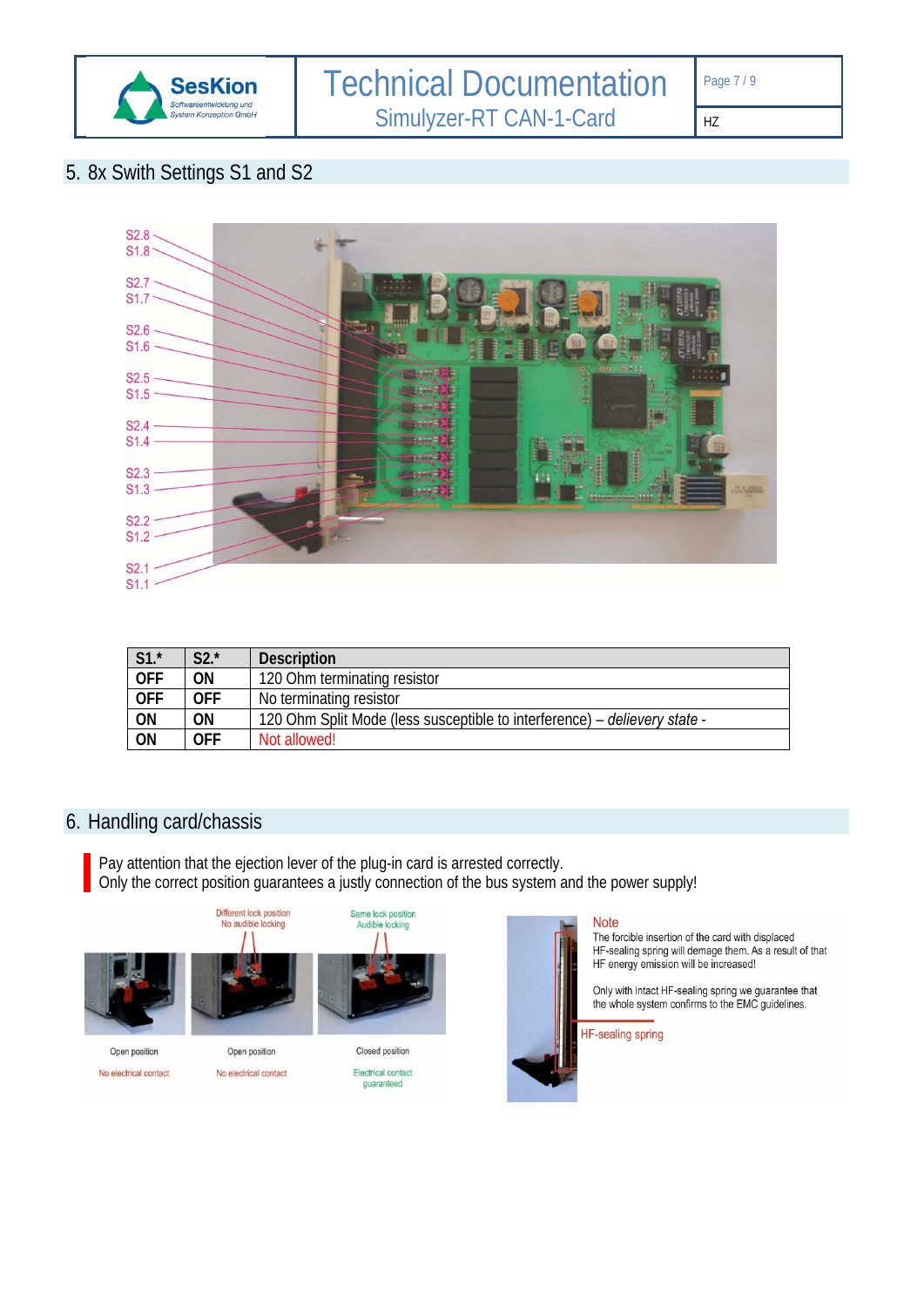

# 7. Measurement accuracy

# 7.1. Time base

| Test conditions: Environmental temperature 68° to 79°F |                                    |                   |           |           |          |             |
|--------------------------------------------------------|------------------------------------|-------------------|-----------|-----------|----------|-------------|
| <b>Num</b>                                             | Evaluation                         | Symbol            | ™ур       | Max       | Unit     | <b>Note</b> |
|                                                        | Accuracy time base                 | $\Delta f/f$      | ±30       | ±50       | ppm      |             |
|                                                        | Aging time base                    | $\Delta f/f_A$    | $\pm 5$   |           | ppm/year |             |
|                                                        | Temperature drift of the time base | $\Delta f/f_\tau$ | $\pm 0.3$ | $\pm 0.7$ | ppm/K    |             |

# 7.1. Measurement of the supply voltage

| Test conditions: Environmental temperature 68° to 79°F |                                    |           |             |      |                 |                     |
|--------------------------------------------------------|------------------------------------|-----------|-------------|------|-----------------|---------------------|
| <b>Num</b>                                             | Evaluation                         | Symbol    | Тур         | Max  | Unit            | <b>Note</b>         |
| 4                                                      | Accuracy of the measured voltages  | $U_{mea}$ | ±0.075      | ±0.1 | % of scfin 20 V | Range 1.0 V  18.0 V |
| 5                                                      | Aging of the measured voltages     | $U_{mea}$ |             | ±0.1 | %/year          | Range 0.5 V  6.0 V  |
|                                                        | Resolution of the measured voltage |           | 16          |      | Bit             | 016383              |
|                                                        |                                    |           | 0,305175781 |      | mV/LSB          |                     |

# 7.2. Measurement of the supply current

| Test conditions: Environmental temperature 68° to 79°F |                                         |        |             |            |                                  |                     |
|--------------------------------------------------------|-----------------------------------------|--------|-------------|------------|----------------------------------|---------------------|
| <b>Num</b>                                             | Evaluation                              | Symbol | ™ур         | Max        | Unit                             | <b>Note</b>         |
|                                                        | Accuracy of the measured currents       | Imea   | ±0.1        | $\pm 0.15$ | % of scfin<br>150 <sub>m</sub> A | Range<br>2mA  100mA |
| 8                                                      | Aging of the measured current           | Imea   |             | $\pm 0.1$  | % of scfin 150<br>mA/ year       | Range<br>2mA  100mA |
| 0                                                      | Resolution of the measured PSI5 current |        | 16          |            | Bit                              | 0.65535             |
|                                                        |                                         |        | 2,288818359 |            | <b>µA/LSB</b>                    |                     |

# 7.3. Generation of the voltage

| Test conditions: Environmental temperature 68° to 79°F |                                                    |                     |             |            |                         |                 |
|--------------------------------------------------------|----------------------------------------------------|---------------------|-------------|------------|-------------------------|-----------------|
| <b>Num</b>                                             | Evaluation                                         | Symbol              | Typ         | Max        | Unit                    | <b>Note</b>     |
| 10                                                     | Accuracy of the generated voltage                  | $U_{mea}$           | ±0.3        | ±0.4       | % of scfin 20 V         | Range 2.0V18.0V |
| 11                                                     | Aging of the generated voltage                     | $U_{mea}$           |             | $\pm 0.01$ | % of scfin 20 V<br>year | Range 2.0V18.0V |
| 12                                                     | Ripple and electromagnetic influence of<br>voltage | $U_{\mathsf{Ripp}}$ |             | 20         | $mV_{SS}$               |                 |
| 13                                                     | Resolution of the generated voltage                |                     | 16          |            | Bit                     | 0.65535         |
|                                                        |                                                    |                     | 0,096130371 |            | mV/LSB                  |                 |